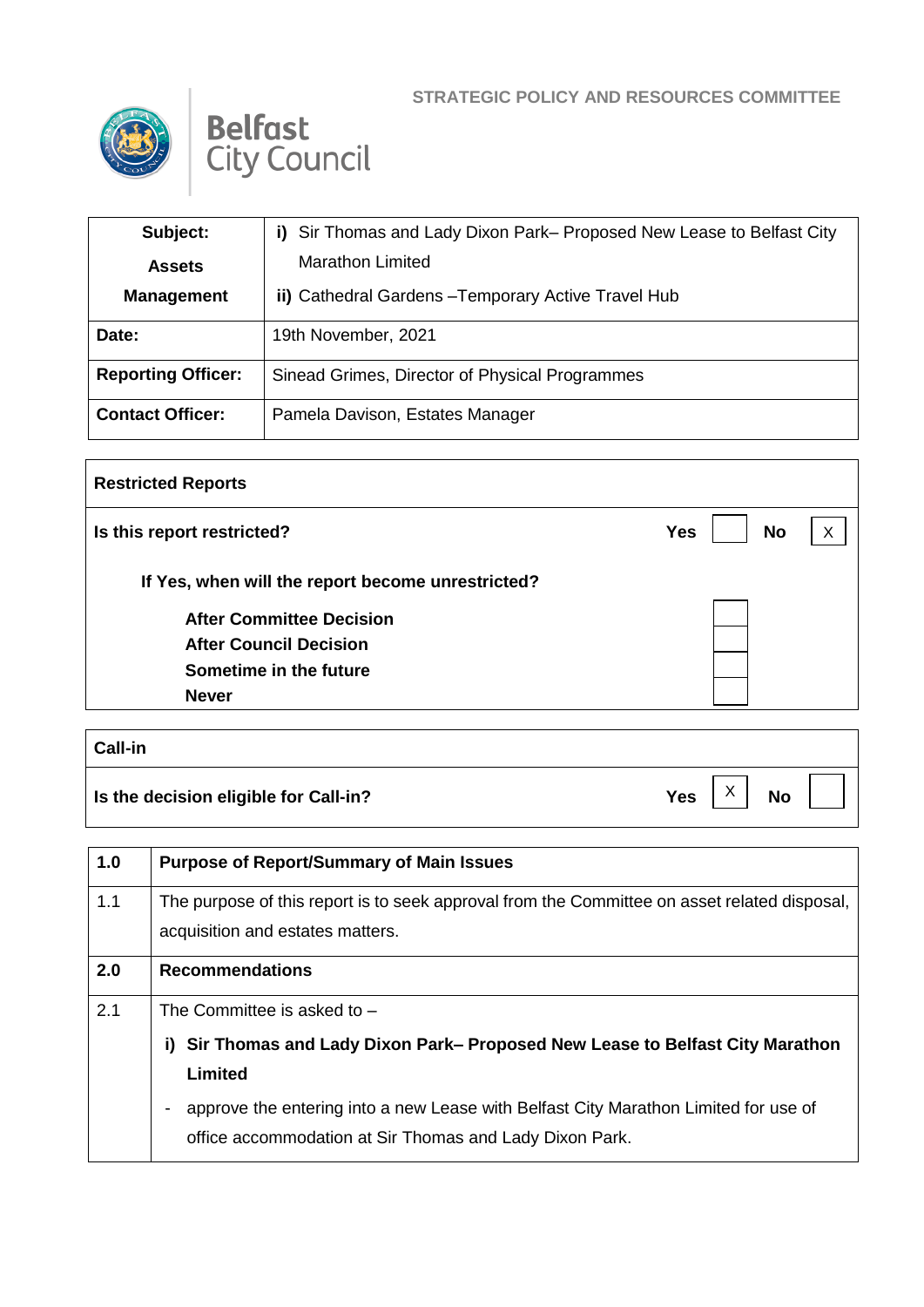|     | ii) Cathedral Gardens - Temporary Active Travel Hub                                                     |
|-----|---------------------------------------------------------------------------------------------------------|
|     | approve the granting of a Service Level Agreement to Turnaround Project (t/a Big Loop                   |
|     | Bikes) to utilise two shipping containers at Cathedral Gardens as a temporary Active                    |
|     | Travel Hub prior to the redevelopment of Cathedral Gardens.                                             |
| 3.0 | <b>Main Report</b>                                                                                      |
| 3.1 | i) Sir Thomas and Lady Dixon Park–New Lease to Belfast City Marathon Limited                            |
|     | <b>Key Issues</b>                                                                                       |
|     | Belfast City Marathon Limited had occupied offices at Sir Thomas and Lady Dixon Park until              |
|     | 30 <sup>th</sup> April 2021, at which point it terminated its lease as Covid-19 had created uncertainty |
|     | around staging of future events and a reduction in funding and sponsorship which                        |
|     | necessitated a reduction in their overheads due to a decrease in entry number.                          |
|     | However, since this time Belfast City Marathon has reviewed its operating model and has                 |
|     | approached Council with a view to entering into a new Lease agreement. Approval is,                     |
|     | therefore, sought to enter into a new 5-year Lease with Belfast City Marathon Limited for 100           |
|     | sqm of office space at Sir Thomas and Lady Dixon Park. Appendix 1 shows the proposed                    |
|     | office accommodation shaded in red and the route of access shaded in yellow.                            |
|     |                                                                                                         |
|     | <b>Financial and Resource Implications</b>                                                              |
|     | If approved, the Council will receive an annual rent of £9,250.                                         |
|     | <b>Equality and Good Relations Implications/Rural Needs Assessment</b>                                  |
|     | None associated with this report.                                                                       |
| 3.2 | ii) Cathedral Gardens - Temporary Active Travel Hub                                                     |
|     | <b>Key Issues</b>                                                                                       |
|     | The Council, led by the City Regeneration and Development (CRD) Unit, has been working                  |
|     |                                                                                                         |
|     | in collaboration with a number of external stakeholders to establish a temporary Active Travel          |
|     | Hub at Cathedral Gardens (see Appendix 2 for site map). On 12th May 2021, the City                      |
|     | Growth and Regeneration Committee approved the proposal that an Active Travel Hub at                    |
|     | Cathedral Gardens would be a pilot project comprising two key elements:                                 |
|     | Information, guidance and programming provision to encourage and support<br>1)                          |
|     | walking and cycling; and                                                                                |
|     | Supporting bike accessibility and provision through a range of cost-effective<br>2)                     |